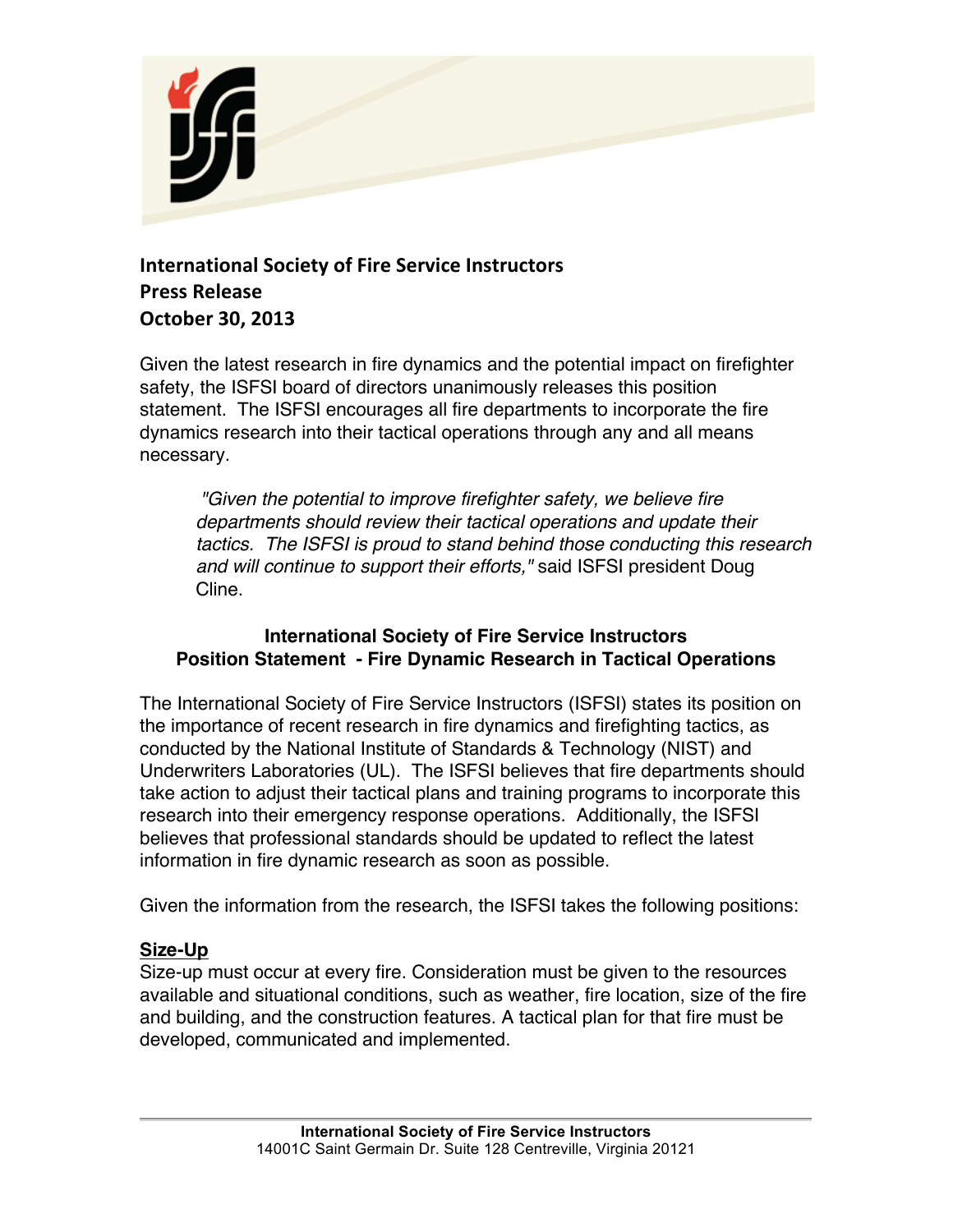

### **Ventilation**

Fire departments should manage and control the openings to the structure to limit fire growth and spread, and to control the flow path of inlet air and fire gases during tactical operations. All ventilation must be coordinated with suppression activities. Uncontrolled ventilation allows additional oxygen into the structure which may result in a rapid increase in the fire development and increased risk to firefighters due to increased heat release rates.

#### **Suppression**

Given the fuel rich environment that the fire service operates in, water should be applied to the fire as soon as possible. In many cases, water application through an exterior opening into a fire compartment may be the best first action, prior to committing firefighting resources to the interior.

Fire departments should cool the interior spaces of a fire building with water from the safest location possible, prior to committing personnel into spaces with, or adjacent to, fully developed or smoldering (ventilation limited) fire conditions.

#### **Rapid Intervention**

Fire department rapid intervention procedures should be updated to provide water on the fire as soon as possible and ventilation openings controlled during firefighter "Mayday" incidents.

#### **Tactical Applications**

Fire departments should consider revised tactical guidelines for suppression, such as the S.L.I.C.E. - R.S. acronym. This stands for the following:

#### **Sequential actions**

**S**ize up **L**ocate the fire **I**dentify and control the flow path **C**ool the heated space from a safe location **E**xtinguish

#### **Actions of opportunity that may occur at any time R**escue

**S**alvage